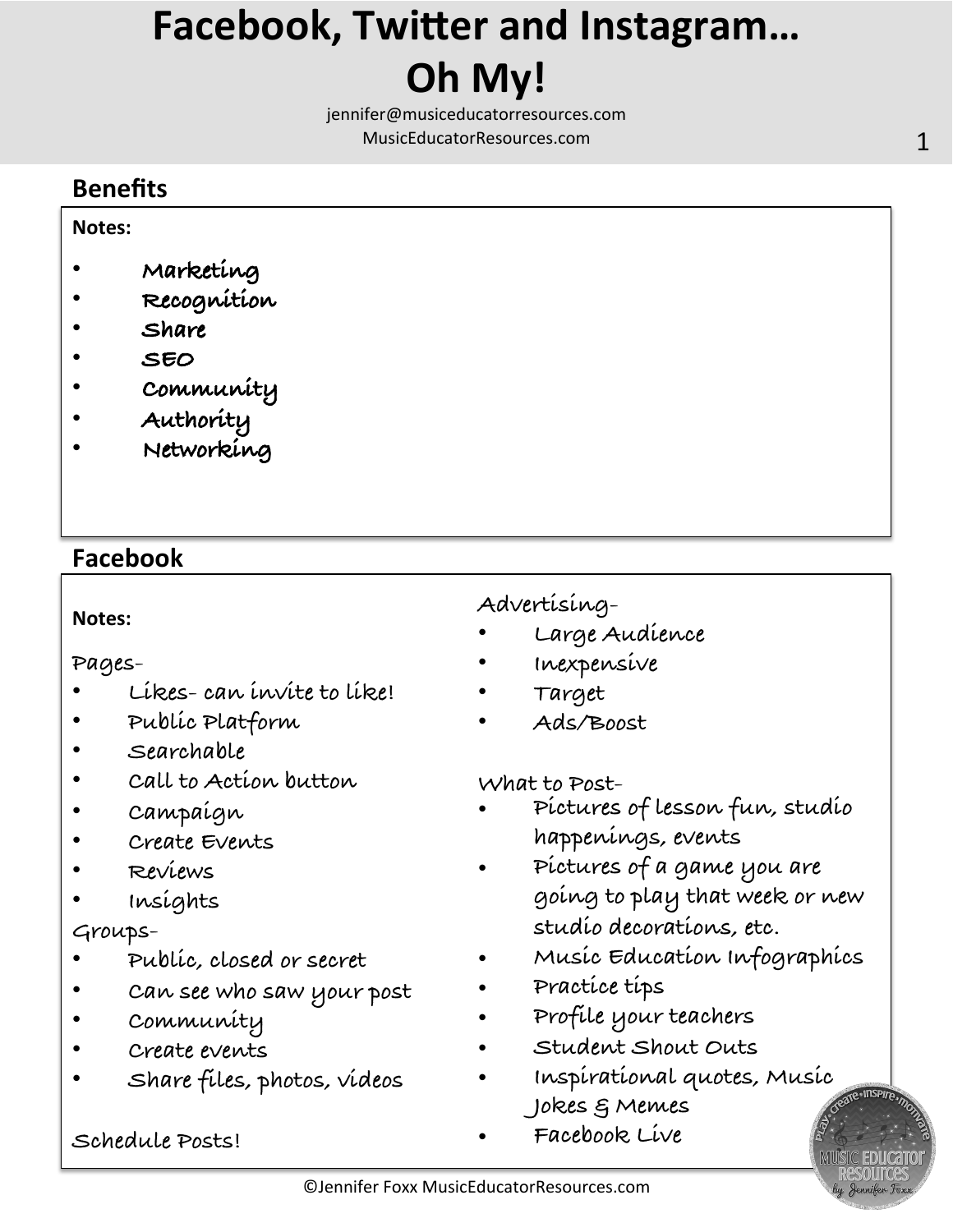# **Facebook, Twitter and Instagram... Oh** My!

jennifer@musiceducatorresources.com MusicEducatorResources.com **2** and 2

## **Instagram**

#### **Notes:**

- **Can't post links in post**
- **Instagram**
- **Hashtags**
- **Instagram stories**
- **Boomerang**
- **Hearts**
- **When posting can turn on share to Facebook and Twitter**
- **Faces**
- **Call to action button in profile**

# **Twitter**

#### **Notes:**

- **Hashtags are crucial**
- **Hashtags on Twitter are essentially the same as key words on search engines.**
- **Tweet short tips**
- **Share tips as images or videos**
- **Tweet about an event**
- **Tweet testimonials (with image, better)**
- **Retweet- see something your families would enjoy seeing, share it and let your followers know about it.**
- **Images get more engagement.**